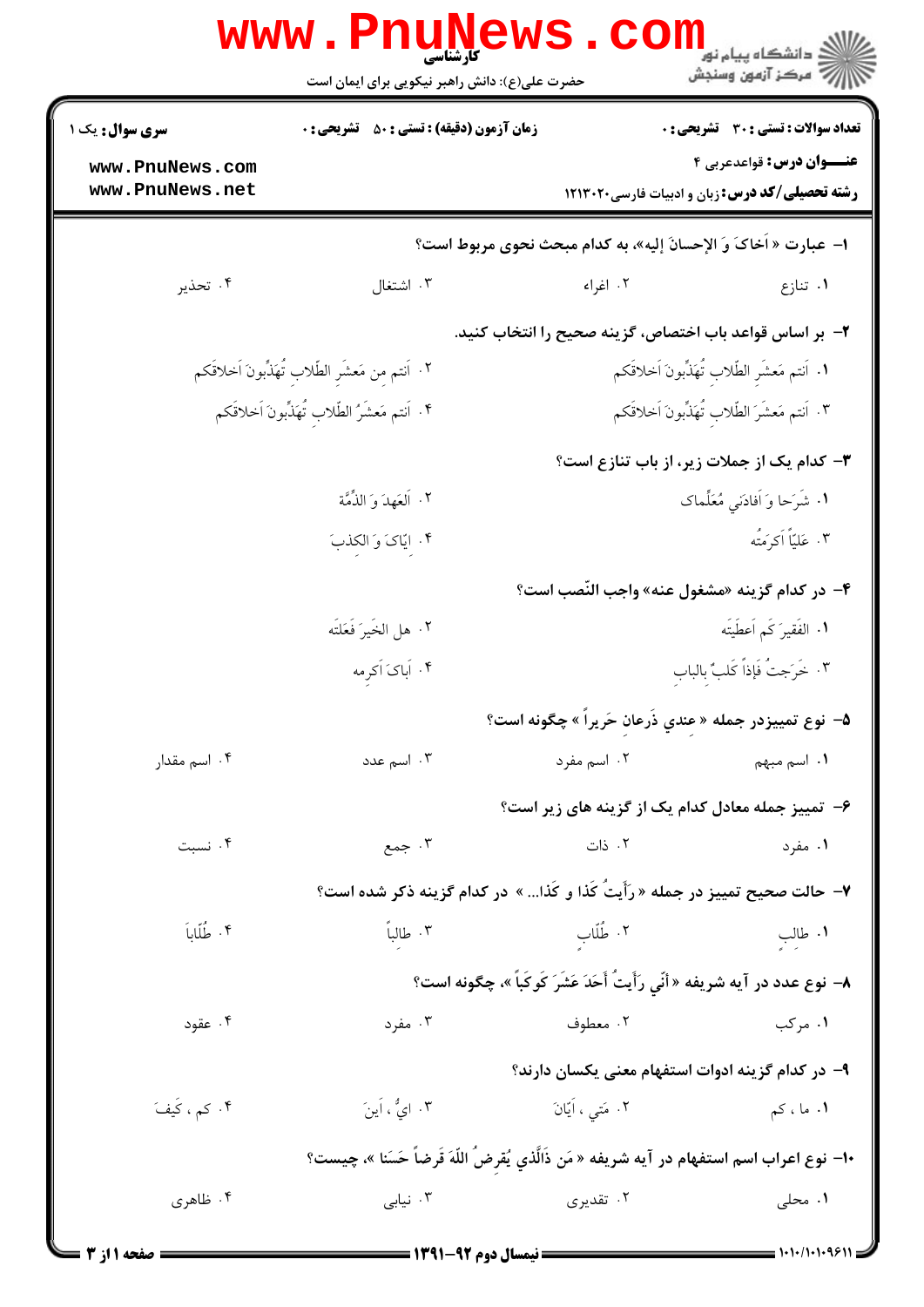|                                                                                                                                  | <b>WWW.PNUNEWS</b><br><b>کارشناسی</b><br>حضرت علی(ع): دانش راهبر نیکویی برای ایمان است |                                                                                                                             | ڪ دانشڪاه پيام نور<br><i>¶</i> مرڪز آزمون وسنڊش                                          |  |  |
|----------------------------------------------------------------------------------------------------------------------------------|----------------------------------------------------------------------------------------|-----------------------------------------------------------------------------------------------------------------------------|------------------------------------------------------------------------------------------|--|--|
| <b>سری سوال : ۱ یک</b>                                                                                                           | <b>زمان آزمون (دقیقه) : تستی : 50 ٪ تشریحی : 0</b>                                     |                                                                                                                             | <b>تعداد سوالات : تستي : 30 ٪ تشريحي : 0</b>                                             |  |  |
| www.PnuNews.com<br>www.PnuNews.net                                                                                               |                                                                                        |                                                                                                                             | <b>عنـــوان درس:</b> قواعدعربي ۴<br><b>رشته تحصیلی/کد درس: زبان و ادبیات فارسی۲۱۳۰۲۰</b> |  |  |
| 11– کدام یک از ادوات شرط بر « انتفای مفهوم جواب شرط به علت انتفای مفهوم فعل شرط» دلالت دارد؟                                     |                                                                                        |                                                                                                                             |                                                                                          |  |  |
| ۰۴ لَو                                                                                                                           | ۰۳ آنسي                                                                                | ٢. مَهما                                                                                                                    | $\sim$ 1.                                                                                |  |  |
| 1۲– اسم شرط در آیه شریفه « اَینَما تَکونوا یُدرککَم المَوتَ »، مفید کدام یک از معانی زیر است؟                                    |                                                                                        |                                                                                                                             |                                                                                          |  |  |
| ۰۴ هر چه                                                                                                                         | ۰۳ هر کس                                                                               | ۰۲ هر جا                                                                                                                    | ۱. هر وقت                                                                                |  |  |
|                                                                                                                                  |                                                                                        | ۱۳- در کدام گزینه نوع نعت «صفت» با بقیه متفاوت است؟                                                                         |                                                                                          |  |  |
|                                                                                                                                  | ٢. لَعَبدٌ مؤمِنٌ خَيرٌ مِنَ المُشرِك                                                  |                                                                                                                             | ١. أعوذُ بِاللّه مِنَ الشّيطانِ الرّجيم                                                  |  |  |
|                                                                                                                                  | ۴. يا أَيُّتُها النَّفسُ المُطمَئِنَّةُ ارجِعي اِالي رَبِّک                            |                                                                                                                             | ٣. رَبَّنا أخرِجنا مِن هذهِ القَريَةِ الظَّالِمِ أَهلُها                                 |  |  |
|                                                                                                                                  |                                                                                        | ۱۴- نقش نحوی « ذو» در جمله « هذا رَجُلٌ ذو عِلمِ » چیست؟                                                                    |                                                                                          |  |  |
| ۰۴ خبر                                                                                                                           | ۰۳ فاعل                                                                                | ۰ <mark>. نعت</mark> مستقال استخدام استخدام استخدام استخدام استخدام استخدام استخدام استخدام استخدام استخدام استخدام استخدام |                                                                                          |  |  |
| ۱۵−  حرف عطف « اِمّا » در آیه شریفه «انّا هَدَیناه السَّبیلَ اِمّا شاکِراً وَ امّا کَفوراً » ، از حیث معنی معادل کدام گزینه است؟ |                                                                                        |                                                                                                                             |                                                                                          |  |  |
| ۰۴ بَل                                                                                                                           | ۰۳ حَتّي                                                                               | ۲. أو                                                                                                                       | ۱. نُمَّ                                                                                 |  |  |
|                                                                                                                                  |                                                                                        | ۱۶– گزینه صحیح در خصوص نوع تاکید در جمله « ذَهَبَ صَدیقاکَ کلاهُما » کدام است؟                                              |                                                                                          |  |  |
| ۰۴ معنوی ، مثنی                                                                                                                  | ۰۳ معنوی ، جمع                                                                         | ۲. لفظی ، جمع                                                                                                               | ۰۱ لفظی ، مثنی                                                                           |  |  |
|                                                                                                                                  |                                                                                        |                                                                                                                             | ۱۷- در کدام گزینه«بدل اشتمال» وجود دارد؟                                                 |  |  |
| ۰۴ اَعجَبَني ناصِرٌ خُلقُه                                                                                                       | ٠٣ جائَني الأستاذُ حُسَينٌ                                                             | ٢. أَكَلتُ التُّفَّاحَ نصفَه                                                                                                | ١. رَأيتُ عَليّاً حَميداً                                                                |  |  |
|                                                                                                                                  |                                                                                        | ١٨–  نقش نحوى« إثم » در آيه شريفه« بِئسَ الإثمُ الفُسوقُ بَعدَ الايمانِ » چيست؟                                             |                                                                                          |  |  |
| ۰۴ مضاف اليه                                                                                                                     | ۰۳ خبر                                                                                 | ۰۲ فاعل                                                                                                                     | ۰۱ مبتدا                                                                                 |  |  |
|                                                                                                                                  |                                                                                        | ۱۹– بر اساس قواعد فعل تعجب، کدام گزینه نادرست است؟                                                                          |                                                                                          |  |  |
|                                                                                                                                  | ٢. ما اَجمَلَ ما يَكونُ لِقائَنا                                                       |                                                                                                                             | ٠١ ما اَجمَلَ السَّماءَ                                                                  |  |  |
|                                                                                                                                  | ۴. ما كانَ اَجِمَلَ السَّماءَ                                                          |                                                                                                                             | ۰۳ السَّماءَ ما اَجمَلَ                                                                  |  |  |
|                                                                                                                                  |                                                                                        | ۲۰– کدام یک از اسماء افعال زیر در معنی امر به کار می رود؟                                                                   |                                                                                          |  |  |
| ۰۴ هَيهاتَ                                                                                                                       | ۰۳ شَتَّانَ                                                                            | ٢. قَطَّ                                                                                                                    | ۰۱ هات<br>۱                                                                              |  |  |
|                                                                                                                                  |                                                                                        |                                                                                                                             |                                                                                          |  |  |
|                                                                                                                                  |                                                                                        |                                                                                                                             |                                                                                          |  |  |

= 1+1+/1+1+981